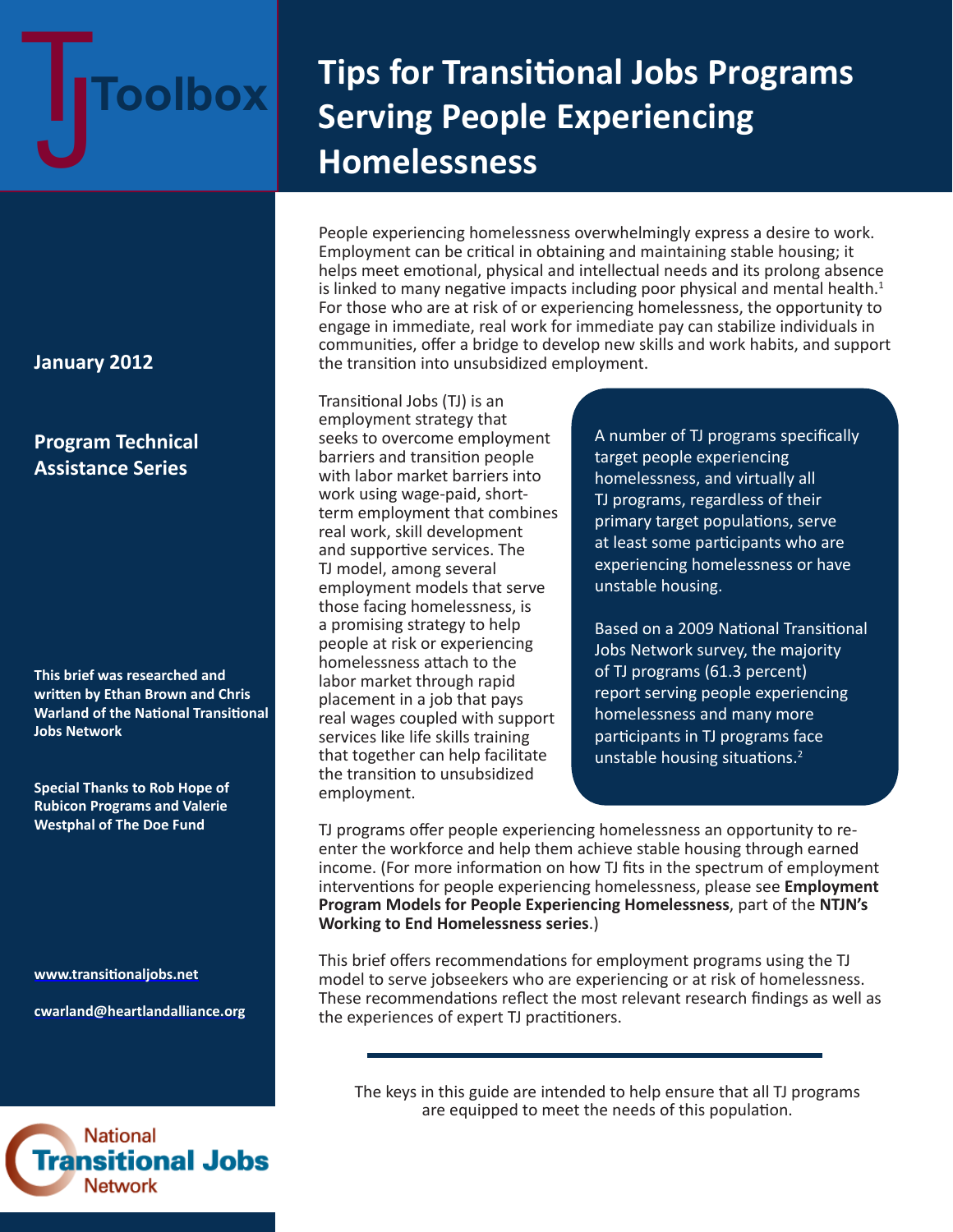#### **Key #1 Accommodate the Unique Needs of Those Experiencing Unstable Housing**

People experiencing homelessness or living in unstable housing often have immediate needs like food, clothing, laundry, and showers. These needs may have to be met quickly, before a participant can successfully engage in employment programming. Meeting these immediate needs can also serve as an incentive to employment program engagement at the start of the program. Even if a TJ program does not specifically target this population, having partnerships already established with emergency shelters, transitional housing and permanent supportive housing can be critical to a participant's success. For example, the **[CARA/Cleanslate](http://www.thecaraprogram.org)**  program in Chicago obtains housing for un-housed participants through a network of local housing assistance partners. For participants staying in shelters scheduling flexibility is especially important, as they often have regimented schedules for entering and leaving the facility.

#### **Address Service Needs**

People experiencing or at risk of homelessness are a diverse group and require a range of service needs. It is critical that TJ programs recognize the different subpopulations of people experiencing homelessness and design their services accordingly. For example, families that are homeless may require coordination with local schools, daycare placement, and standard child care, whereas individuals experiencing chronic homelessness may require access to mental health services in order to successfully transition from TJ to unsubsidized work.

#### **Supportive Services After TJ Employment**

For people who have experienced homelessness or housing insecurity, the supportive services that TJ programs deliver may need to extend beyond the TJ period and into unsubsidized employment—this is especially true for housing-related services.

#### Adopting Longer TJ Lengths-Program Examples: [The Doe](http://www.doe.org)  [Fund](http://www.doe.org) and [Rubicon Programs](http://www.rubiconprograms.org)

Experiencing homelessness can result in frequent spells of unemployment and underemployment, which can diminish job skills and work readiness. Several successful TJ programs working with this population, like The [Doe Fund](http://www.doe.org) of New York and Philadelphia and Rubicon [Programs](http://www.rubiconprograms.org) in Richmond, CA, have adopted longer and more flexible transitional work periods to accommodate the increased time some might need in order to get reacquainted with the workplace and become job ready for unsubsidized employment.

Longer or more flexible TJ length allows participants the flexibility of utilizing these exploratory jobs to determine when participants are work-ready and equipped to meet the demands of unsubsidized employment. Longer engagement can also allow participants experiencing homelessness to gain technology skills that are necessary in the contemporary job market but which can take time to attain. However, longer periods of TJ can present a trade-off as delays in attaining unsubsidized employment can also delay entry into market-rate housing.

Additionally, unsubsidized employment retention services should include efforts to identify and address "triggers" such as a long or difficult commute, problematic or unstable living arrangements, and earnings that are inadequate to meet basic needs like rent and bills.

For more information on the diverse characteristics and employment service needs of different populations that experience homelessness, please see [Populations Experiencing Homelessness: Diverse](http://www.heartlandalliance.org/ntjn/ntjn-weh-populations-1-24-2012.pdf)  [barriers to employment and how to address them](http://www.heartlandalliance.org/ntjn/ntjn-weh-populations-1-24-2012.pdf), part of the [NTJN's Working to End Homelessness series](http://www.heartlandalliance.org/ntjn/weh-project-briefs.html).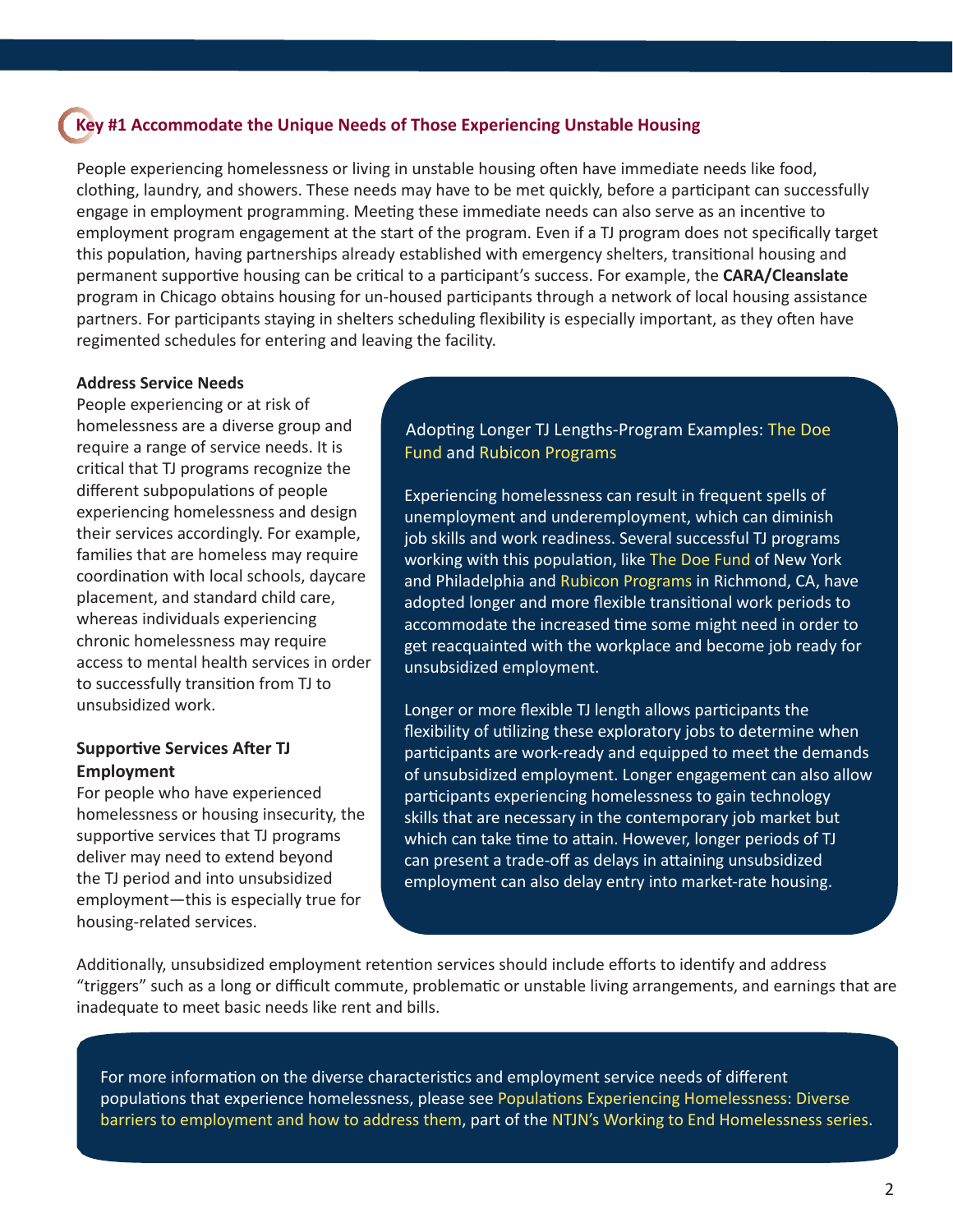## **Key #2 Maintain Participant Engagement and Retention**

TJ programs serving this population should structure the program to ensure long-term program engagement and participation. Programs that have adopted longer TJ employment lengths should create strategies to maintain the level of interest and program engagement of participants from the onset all the way through to unsubsidized job placement, such as offering choices within a range of employment and training opportunities. Programs with all or most supportive services such as adult education or life skills training under one roof may be especially helpful for participants experiencing homelessness because participants only need to build relationships with one group of staff, learn the layout of one building, and travel to one location.<sup>3</sup> Also, as a core component of the TJ model, paid wages replicate the competitive unsubsidized employment setting and provide an incentive to remain engaged through challenging program aspects like life skills training for which benefits emerge over the long term.

#### **Provide Multiple Employment Options**

Providing multiple options for subsidized employment placements can help build and maintain participant engagement. Participants placed in Transitional Jobs that are a good match with their skills, experiences and interests are more likely to remain engaged with the tasks and goals of the program. TJ programs that offer multiple TJ employment options utilize their better participant job matching by pairing participation in the less immediately rewarding program aspects like adult education or life skills training to continued employment and the paid wages that come with it.

#### **Special Consideration for In-House TJ Employment**

Social enterprises and other in-house TJ programs should take extra care to plan TJ opportunities that offer as wide a variety of subsidized job options as possible, perhaps by rotating transitional workers through multiple roles within the operation. They may also look to build partnerships with employers for TJ placement in addition to post-program unsubsidized placement, or offer "stepped" TJ opportunities in which participants move from in-house TJ to subsidized positions at local employers.

Increased Program Engagement Program Example: [The Doe Fund](http://www.doe.org)

[The Doe Fund](http://www.doe.org) manages to sustain program engagement despite a long TJ length through progressive opportunities in TJ employment, and training and educational experiences. After an initial TJ placement in a community improvement work crew, participants can begin working in more skilled positions at one of [The Doe Fund](http://www.doe.org)'s many social enterprises in such business lines as culinary arts, pest control, resource recovery, security, and energy efficient building maintenance, as well as participate in job training and educational opportunities. Using strategies like offering exciting new skills and opportunities to participants who have achieved earlier program benchmarks, [The Doe Fund](http://www.doe.org) is able to increase participant engagement through the latter TJ phases.

# **Key #3 Re-introduce Participants to the Community**

TJ programs serving those experiencing or at risk of homelessness should focus on building trust and respect among participants and staff. Those who have experienced homelessness may have encountered negative situations with community institutions like law enforcement during periods of homelessness and be distrustful of people. Programs serving those who have experienced homelessness often state that positive participant selfesteem, personal identity, and sense of self-worth are integral in program success and self-sufficiency attainment. TJ programs are especially well-suited to re-introduce participants to the community since TJ models real work through placements in businesses or through social enterprises that can be specifically designed to implement positive community exposure.